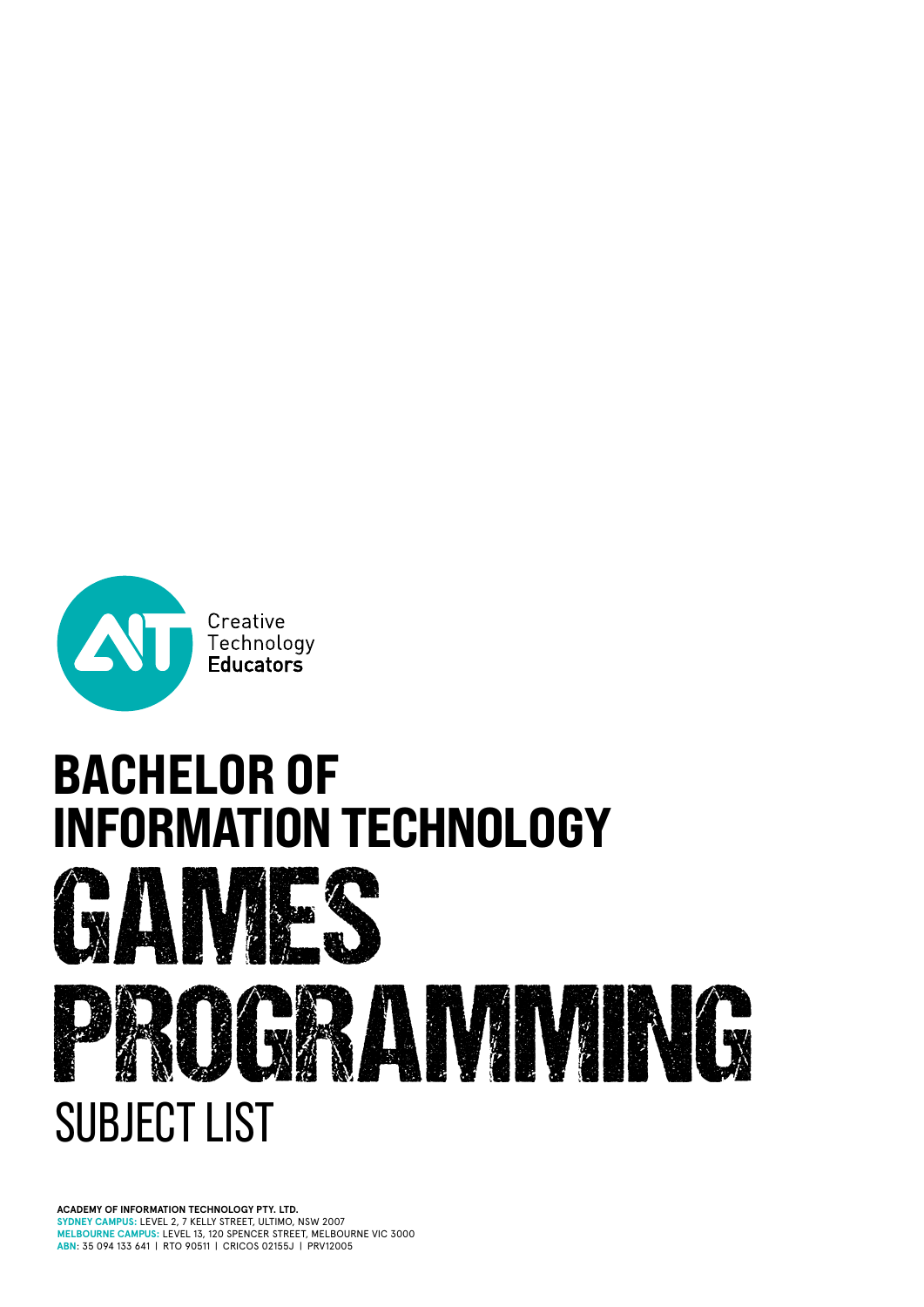

| <b>CONTENTS</b>             | <b>PAGE#</b> |
|-----------------------------|--------------|
| 2 YEAR – ACCELERATED DEGREE | $3 - 6$      |
| 3 YEAR – STANDARD DEGREE    | $7 - 10$     |
| FI FCTIVES                  | $11 - 12$    |

ASSOCIATE DEGREE IN INFORMATION TECHNOLOGY (GAMES PROGRAMMING) CRICOS CODE:094328J

BACHELOR OF INFORMATION TECHNOLOGY (GAMES PROGRAMMING) CRICOS CODE:094327K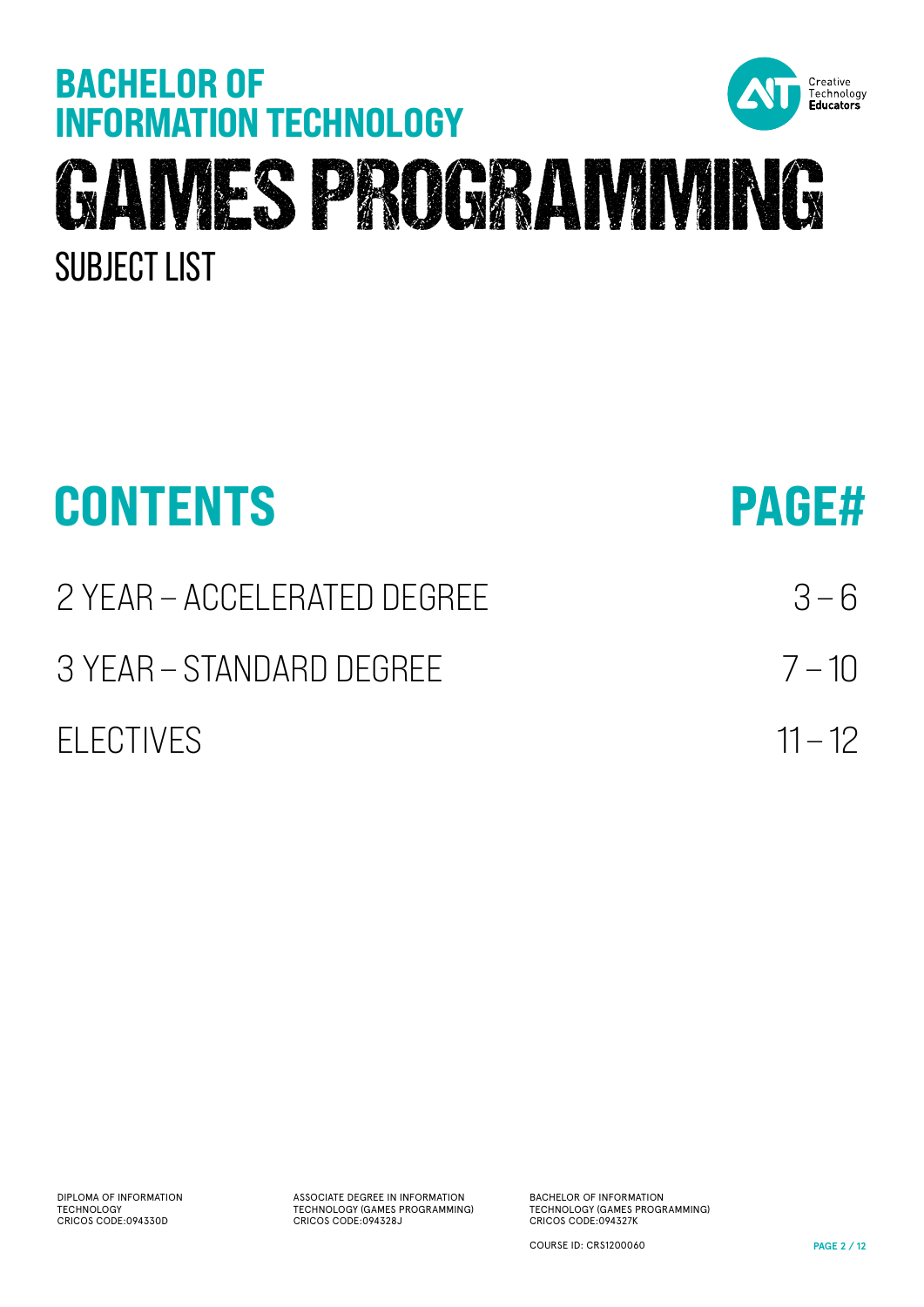

## **YEAR 1**

*(start dates February, May, or September)*

#### **TRIMESTER 1 — SUBJECTS**

#### **Introduction to Web (INT1012)**

This subject introduces HTML markup language, which is the essential language used in web development. It will focus on HTML, CSS and introduction to web scripting language libraries as they relate to modern practices in web development. Students will actively learn how to use these languages to facilitate the building of modern, attractive and reliable websites. This subject underpins each student's practical knowledge, as they progress with confidence into more complex web development. They will learn to build simple and responsive web pages with HTML, including basic page content structure, applying formatting styles using CSS, and understanding how web scripting libraries is used for basic interactivity. Throughout the semester and by the end of the subject, students will be on their way to becoming frontend developers, helping to build portfolios with a skill-set needed for many positions in this fast-developing area of IT.

#### **Information Systems (CMP1042)**

The subject provides students with an overview of existing and emerging technologies that affect the operations and management of a business. Students will investigate the relationships businesses have with external entities, for example, customers, suppliers and regulators, and the products and services they offer. The first half of the subject is structured to help students understand why and how information systems are used by organisations. The subject covers how to develop the problem solving, interpersonal communication and analytical skills required for developing an information system for clients. Students learn the theories and applications of Information Systems. In the second half of the subject the focus is on the specific technologies comprising Information Systems and their development.

#### **Foundation Programming (CMP1041)**

This subject provides essential skills in the conceptualisation and techniques of programming and software design. It introduces techniques for designing algorithms and implementing them as computer programs using a high-level programming language. Emphasis is placed on real world processing tasks, involving students in interactive program development, execution and verification. Students will learn techniques such as debugging and testing. Major areas that are covered will include OOP, data and controlling flow, and arrays. Students will also learn the basic design elements of programming and how to construct solutions using specifications. This subject is a part of system development management and system design that is a fundamental

element of all Information Technologies programs. It builds on developed skills in development tools used and software development to focus on the creation of software projects.

#### **Programming I (PRG1002)**

This subject contains the knowledge and skills required for understanding fundamental programming. During the subject, students will learn how to apply programming concepts, basic variables, constants and functions to build small programs. The information covered in this subject is essential for programmers at all levels.

#### **TRIMESTER 2 — SUBJECTS**

#### **Database Systems (PRG1048)**

This subject introduces basic concepts and principles of database systems, especially relational databases, to emphasise the importance of a well-designed database in practice. Students will learn how data is structured and managed within a relational database.

This subject is structured to walk students through the necessary steps to design conceptual and relational models, and implement these using basic DDL-SQL commands. Basic and advanced DML-SQL commands are also presented to enable retrieving accurate information from the database. Students are also encouraged to further explore other aspects of database systems, such as security and future databases.

#### **Introduction to Software Engineering (CMP1043)**

This subject provides students with the skills and knowledge to design sound structured computer programs and then moves into a detailed examination of object oriented analysis and design using the Unified Modelling Language (UML). Students will understand the concepts and application of UML to software development, and will have opportunities to use UML for software creation while developing further understanding of software concepts and problem solving approaches. The role of software engineer and the software development life cycle will also be covered.

DIPLOMA OF INFORMATION TECHNOLOGY CRICOS CODE:094330D

ASSOCIATE DEGREE IN INFORMATION TECHNOLOGY (GAMES PROGRAMMING) CRICOS CODE:094328J

BACHELOR OF INFORMATION TECHNOLOGY (GAMES PROGRAMMING) CRICOS CODE:094327K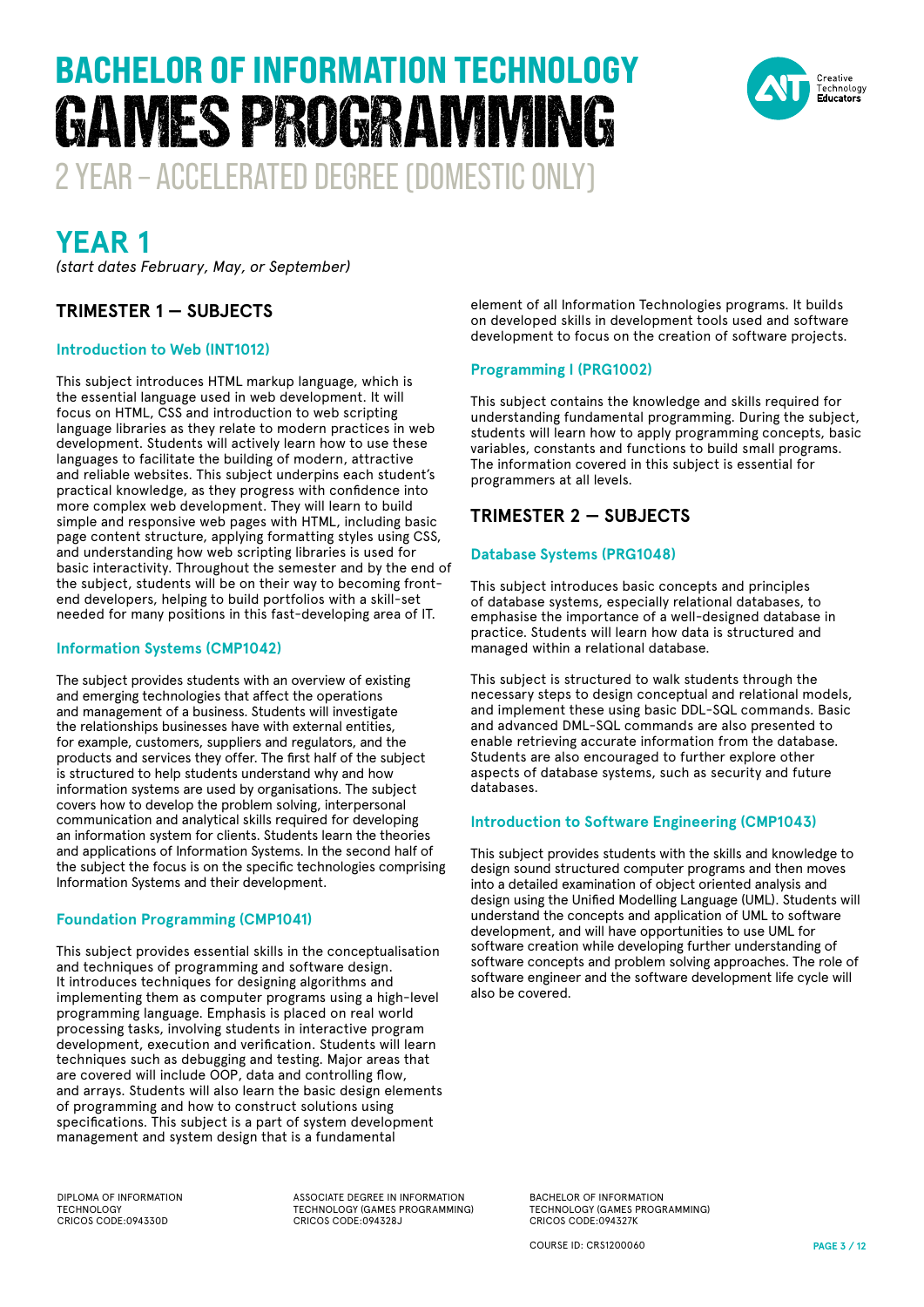

# **YEAR 1**

*(start dates February, May, or September)*

#### **Discrete Mathematics (PRG1010)**

Discrete Mathematics introduces students to a wide range of terminology and tools that have particular use in computer science. In this subject, emphasis is placed on mathematical and computational skills. Students will also focus on developing reasoned arguments and creating clarity through the exploration of number systems, matrix operations, algorithms, and discrete structures, such as sets, graphs, combinatorics and logic.

#### **Programming II (PRG1006)**

This subject builds on the knowledge and skills students obtain in an intermediate programming subject. Students learn how to create and use classes to build object-oriented programs. This subject covers the fundamental programming concepts that all object-oriented programmers require including object-orientation; classes, objects and interfaces; basic structures; special member functions; declarations and statements; standard libraries; and exception handling.

#### **TRIMESTER 3 — SUBJECTS**

#### **Basic Game Engine Programming (INT2001)**

In this subject, students will complete their coverage of the programming language C++ by examining templates, error handling, the standard template library and bitwise operations. Students will investigate and apply several useful STL data structures and algorithms and their underpinning concepts. The subject introduces Windows programming, animation and the rendering of 2D sprite images.

#### **JAVA (PRG1049)**

This subject continues the examination of object-oriented programming using Java. It also introduces graphical user interface development using Java. Students learn the fundamental principles of interface development and are then required to apply these in the development of a program with a graphical interface. Students also examine database connectivity and network application development using Java.

#### **Digital Project Management (INT1050)**

This subject covers the basic principles of project management. Students will learn the essential theory of managing projects and will work in small teams to produce proper and complete documentation for a small project of their choice. The emphasis is on the project management of typical tasks and on providing a thorough understanding of how formal project management can be vital for the successful completion of major tasks which may require many resources. The project management skills gained can be applied to a wide range of project types and contexts.

#### **Systems Analysis and Design (CMP3045)**

This subject introduces basic principles of software requirements, analysis and design. The objectives are to establish a requirement analysis and design templates where more detailed material regarding specific aspects of requirements and design techniques and issues fit. In doing so students will apply their skills and knowledge of understanding requirements, a range of modelling techniques, methodologies and approaches.

DIPLOMA OF INFORMATION TECHNOLOGY CRICOS CODE:094330D

ASSOCIATE DEGREE IN INFORMATION TECHNOLOGY (GAMES PROGRAMMING) CRICOS CODE:094328J

BACHELOR OF INFORMATION TECHNOLOGY (GAMES PROGRAMMING) CRICOS CODE:094327K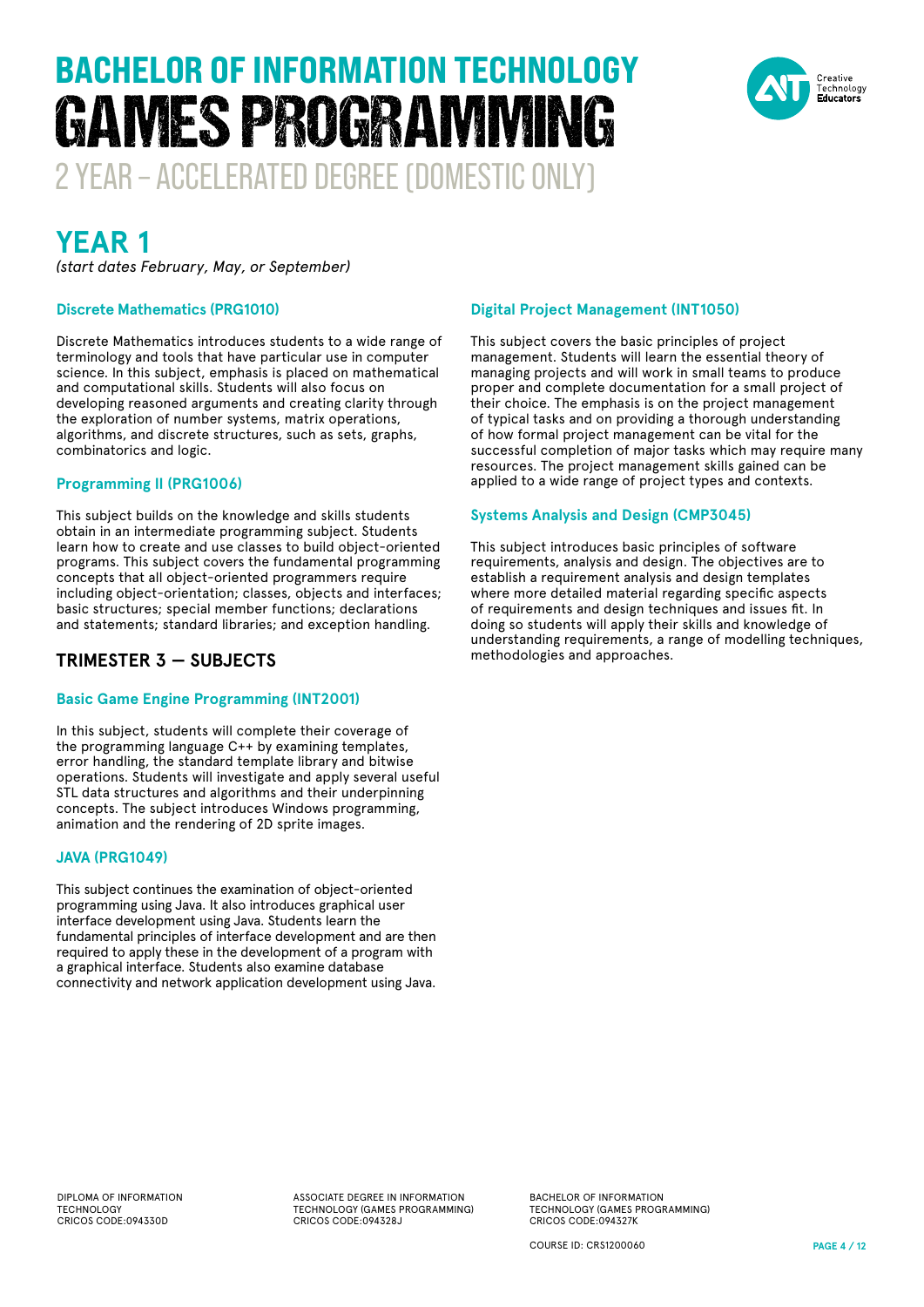

## **YEAR 2**

*(start dates February, May, or September)*

#### **TRIMESTER 1 — SUBJECTS**

#### **Interface & Experience Design (DES1060)**

This subject teaches students how to design, implement and evaluate user interfaces to meet predefined quality characteristics of functionality. Students will also learn to create a user centric experience for web and application design. Concepts, theories and technologies underlying the methods and techniques are introduced and explained. Students will apply all that they have learned to develop and implement interactive user interfaces for systems, applications, products or services.

#### **Artificial Intelligence (PRG2006)**

This subject will introduce students to the concept of Artificial intelligence (AI), one of the critical components in a contemporary game development project. Students will develop a solid grasp on what the term "artificial" means. Artificial intelligence will be used to produce gaming problems and solutions and to construct player challenges. Through a personal research project, students will engage in scientific writing and experimental analysis investigating Artificial Intelligence both theoretically and technically.

#### **Advanced Game Engine Programming (INT2007)**

This subject will introduce students to OpenGl and DirectX, a collection of application programming interfaces (APIs) for handling tasks related to multimedia, namely game programming and video. Students will learn elementary 3D techniques, including lighting, texturing, alpha blending and stenciling. Finally, students will learn how to use a graphic framework and the High-Level Shading Language, commonly used in 3D game programming.

#### **Game Development (INT1029)**

This subject introduces students to using an industry standard 3D game engine. Students will use this software for developing future games and major projects. The subject involves learning object oriented programming to design and develop interactive games. On successful completion of this subject, students will be able to operate a game engine proficiently to develop simple 3D games, become familiar with programming fundamentals and most importantly develop their problem solving skills.

#### **TRIMESTER 2 — SUBJECTS**

#### **Elective 1**

Students may choose an elective from the approved elective subject list.

#### **Augmented Reality (PRG3220)**

In this subject students will be introduced to the theory and practice of Augmented Reality (AR). Students will study the history of Augmented Reality technology and consider its practical applications in a contemporary context.

The subject will cover processes for Augmented Reality development for games programming and students will engage in practical exercises for developing their own working Augmented Reality applications.

#### **Advanced Game Project (INT1035)**

In this subject, students form and work amongst a team to develop a game from start to finish, with the aim of publishing. This subject emphasises working as a team in using Agile game development methodologies to meet constant deadlines. A substantial part of the subject will be to make effective game design decisions and iterations through regular player testing and feedback gathering. The aim is to develop a fun and entertaining and, most importantly, complete product by the end of the subject.

#### **Advanced Studio 1 (INT3506)**

This subject is the first part of a two term project. This project aims to prepare students for career roles in a particular ICT discipline or focus area. Students will select a topic of interest and work closely with a supervisor throughout the project. Students can select to work individually (recommended) or within a team of two or three at most. Students, in consultation with the Academic Director, may form a crossdisciplinary team with students enrolled in Advanced Studio in the Bachelor of Interactive Media.

This project is strongly recommended to be taken only in final year, because students will be required to apply knowledge obtained from subjects delivered in the first two years in order to deliver satisfactory outcomes for this final Advanced Studio project. In Advanced Studio 1, students will consult with their supervisor to finalise their topics, develop a methodology, plan their milestones for both trimesters, and complete their research, literature review, analysis, and high level design phases of the project.

DIPLOMA OF INFORMATION TECHNOLOGY CRICOS CODE:094330D

ASSOCIATE DEGREE IN INFORMATION TECHNOLOGY (GAMES PROGRAMMING) CRICOS CODE:094328J

BACHELOR OF INFORMATION TECHNOLOGY (GAMES PROGRAMMING) CRICOS CODE:094327K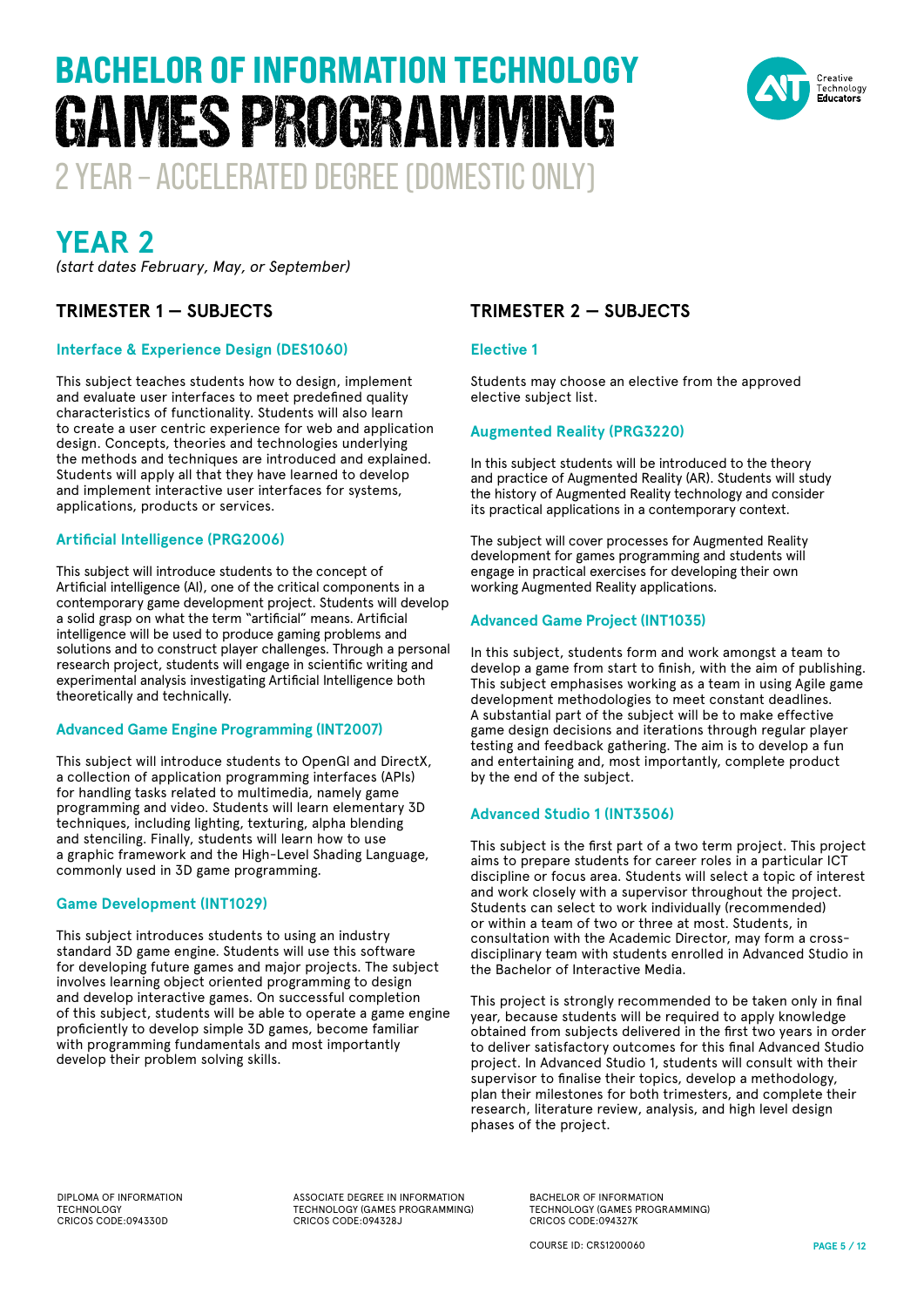

**YEAR 2**

*(start dates February, May, or September)*

#### **TRIMESTER 3 — SUBJECTS**

#### **Elective 2**

Students may choose an elective from the approved elective subject list.

#### **Advanced Game Development (INT3030)**

In this subject, students learn advanced game development using a 3D game engine. The focus of this subject is on game development for a mobile platform, which involves optimisation of graphics and processor. Students will also learn game development practices for mobile games development, along with learning to create games at a higher audio/visual aesthetic for a commercial level product.

#### **Advanced Studio 2 (INT3516)**

This subject is the second part of a two term project. Students must successfully complete Advanced Studio 1 in order to enrol in this subject. In Advanced Studio 1, students would have already selected their topics, completed the research and analysis parts of the project.

In Advanced Studio 2, students will continue their projects from Advanced Studio 1, and complete their projects with low level design, implementation, prototype and final presentation according to a timeline and plan as set in Advanced Studio 1. The whole project encourages students to properly complete a project of their own, following industry processes, standards and disciplines in order to prepare students for career roles in their focus area.

|                                      | <b>YEAR 1</b>                                   |                                                   |                                                    |                                               |  |  |
|--------------------------------------|-------------------------------------------------|---------------------------------------------------|----------------------------------------------------|-----------------------------------------------|--|--|
| T1                                   | Introduction to Web INT1012                     | <b>Information Systems</b><br>CMP1042             | <b>Foundation Programming</b><br>CMP1041           | Programming I PRG1002                         |  |  |
| T <sub>2</sub>                       | Database Systems PRG1048                        | Introduction to Software<br>& Engineering CMP1043 | Discrete Mathematics<br><b>PRG1010</b>             | Programming II PRG1006                        |  |  |
| <b>EXIT: DIPLOMA OF IT</b>           |                                                 |                                                   |                                                    |                                               |  |  |
| T <sub>3</sub>                       | <b>Basic Game Engine</b><br>Programming INT2001 | JAVA PRG1049                                      | Digital Project<br>Management INT1050              | <b>Systems Analysis</b><br>and Design CMP3045 |  |  |
| <b>YEAR 2</b>                        |                                                 |                                                   |                                                    |                                               |  |  |
| <b>T1</b>                            | Interface & Experience<br>Design DES1060        | Artificial Intelligence<br>PRG2006                | <b>Advanced Game Engine</b><br>Programming INT2007 | <b>Game Development INT102</b>                |  |  |
| <b>EXIT: ASSOCIATE DEGREE OF IT*</b> |                                                 |                                                   |                                                    |                                               |  |  |
| T2                                   | Elective 1                                      | <b>Augmented Reality</b><br><b>PRG3220</b>        | <b>Advanced Game</b><br>Development INT3030        | Advanced Studio 1<br><b>INT3506</b>           |  |  |
| T3                                   | Flective 2                                      | <b>Advanced Game Project</b><br><b>INT1035</b>    | <b>Advanced Game Project</b><br><b>INT1035</b>     | Advanced Studio 2<br><b>INT3516</b>           |  |  |
| <b>EXIT: BACHELOR OF IT*</b>         |                                                 |                                                   |                                                    |                                               |  |  |

\* Students studying this qualification do so with a specialist focus on GAMES PROGRAMMING

DIPLOMA OF INFORMATION TECHNOLOGY CRICOS CODE:094330D

ASSOCIATE DEGREE IN INFORMATION TECHNOLOGY (GAMES PROGRAMMING) CRICOS CODE:094328J

BACHELOR OF INFORMATION TECHNOLOGY (GAMES PROGRAMMING) CRICOS CODE:094327K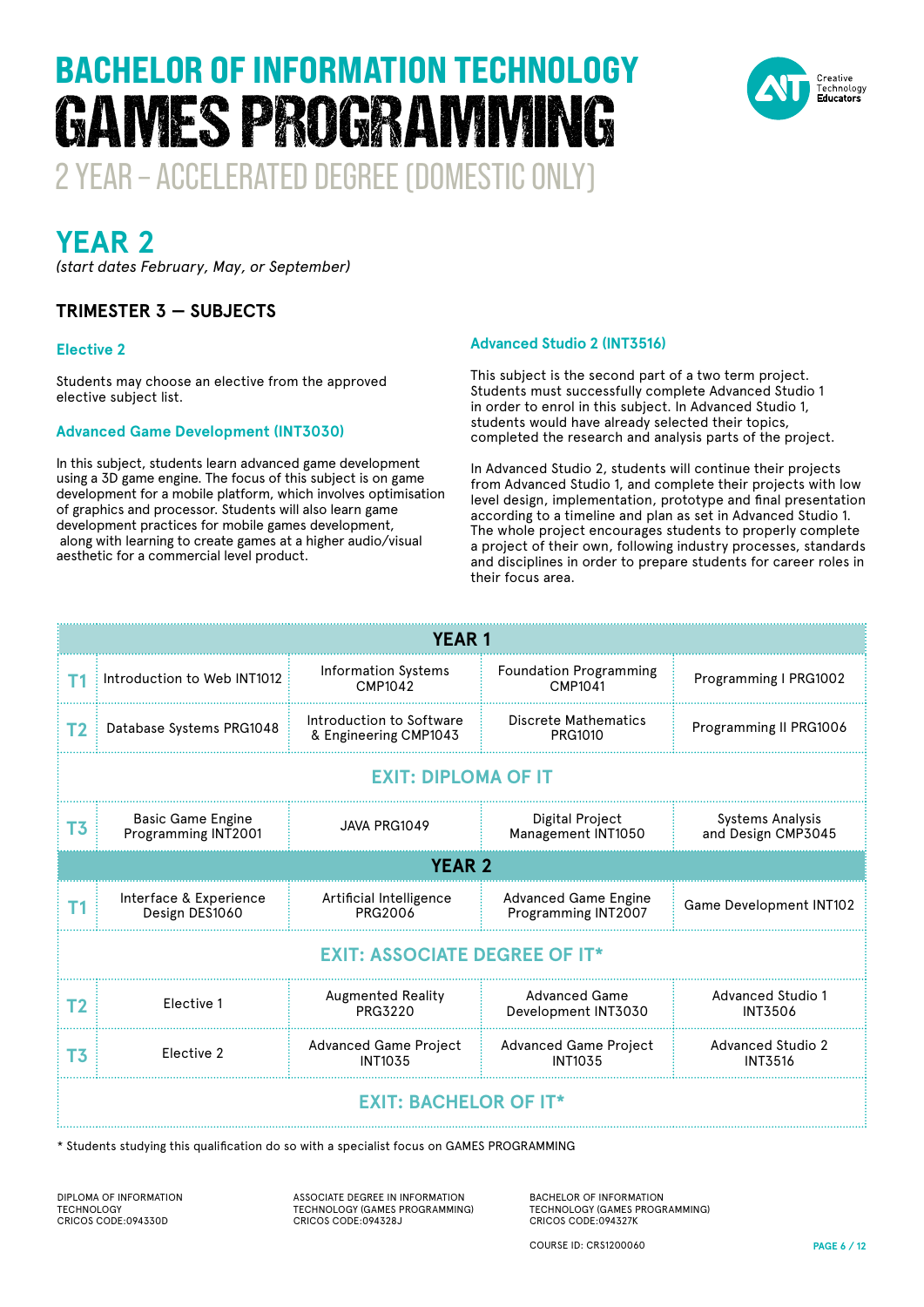# BACHELOR OF INFORMATION TECHNOLOGY GAMES PROGRAMMING



3 YEAR – STANDARD DEGREE

### **YEAR 1**

*(start dates February, May, or September)*

#### **TRIMESTER 1 — SUBJECTS**

#### **Introduction to Web (INT1012)**

This subject introduces HTML markup language, which is the essential language used in web development. It will focus on HTML, CSS and introduction to web scripting language libraries as they relate to modern practices in web development. Students will actively learn how to use these languages to facilitate the building of modern, attractive and reliable websites. This subject underpins each student's practical knowledge, as they progress with confidence into more complex web development. They will learn to build simple and responsive web pages with HTML, including basic page content structure, applying formatting styles using CSS, and understanding how web scripting libraries is used for basic interactivity. Throughout the semester and by the end of the subject, students will be on their way to becoming front-end developers, helping to build portfolios with a skill-set needed for many positions in this fast-developing area of IT.

#### **Information Systems (CMP1042)**

The subject provides students with an overview of existing and emerging technologies that affect the operations and management of a business. Students will investigate the relationships businesses have with external entities, for example, customers, suppliers and regulators, and the products and services they offer. The first half of the subject is structured to help students understand why and how information systems are used by organisations. The subject covers how to develop the problem solving, interpersonal communication and analytical skills required for developing an information system for clients. Students learn the theories and applications of information systems. In the second half of the subject the focus is on the specific technologies comprising information systems and their development.

#### **Foundation Programming (CMP1041)**

This subject provides essential skills in the conceptualisation and techniques of programming and software design. It introduces techniques for designing algorithms and implementing them as computer programs using a high-level programming language. Emphasis is placed on real world processing tasks, involving students in interactive program development, execution and verification. Students will learn techniques such as debugging and testing. Major areas that are covered will include OOP, data and controlling flow, and arrays. Students will also learn the basic design elements of programming and how to construct solutions using specifications. This subject is a part of system development management and system design that is a fundamental element of all information technologies programs. It builds on developed skills in development tools used and software development to focus on the creation of software projects.

#### **TRIMESTER 2 — SUBJECTS**

#### **Programming 1 (PRG1002)**

This subject contains the knowledge and skills required for understanding fundamental programming. During the subject, students will learn how to apply programming concepts, basic variables, constants and functions to build small programs. The information covered in this subject is essential for programmers at all levels.

#### **Database Systems (PRG1048)**

This subject introduces basic concepts and principles of database systems, especially relational databases, to emphasise the importance of a well-designed database in practice. Students will learn how data is structured and managed within a relational database. This subject is structured to walk students through the necessary steps to design conceptual and relational models, and implement these using basic DDL-SQL commands. Basic and advanced DML-SQL commands are also presented to enable retrieving accurate information from the database. Students are also encouraged to further explore other aspects of database systems, such as security and future databases.

#### **Introduction to Software Engineering (CMP1043)**

This subject provides students with the skills and knowledge to design sound structured computer programs and then moves into a detailed examination of object oriented analysis and design using the Unified Modelling Language (UML). Students will understand the concepts and application of UML to software development, and will have opportunities to use UML for software creation while developing further understanding of software concepts and problem solving approaches. The role of software engineer and the software development life cycle will also be covered.

#### **TRIMESTER 3 — SUBJECTS**

#### **Discrete Mathematics (PRG1010)**

Discrete Mathematics introduces students to a wide range of terminology and tools that have particular use in computer science. In this subject, emphasis is placed on mathematical and computational skills. Students will also focus on developing reasoned arguments and creating clarity through the exploration of number systems, matrix operations, algorithms, and discrete structures, such as sets, graphs, combinatorics and logic. Students critically review case studies of traditional and electronic games to modern games and contemporary industry standards. The outcome will be the ability for the student to design engaging and effective games and game mechanics.

DIPLOMA OF INFORMATION TECHNOLOGY CRICOS CODE:094330D

ASSOCIATE DEGREE IN INFORMATION TECHNOLOGY (GAMES PROGRAMMING) CRICOS CODE:094328J

BACHELOR OF INFORMATION TECHNOLOGY (GAMES PROGRAMMING) CRICOS CODE:094327K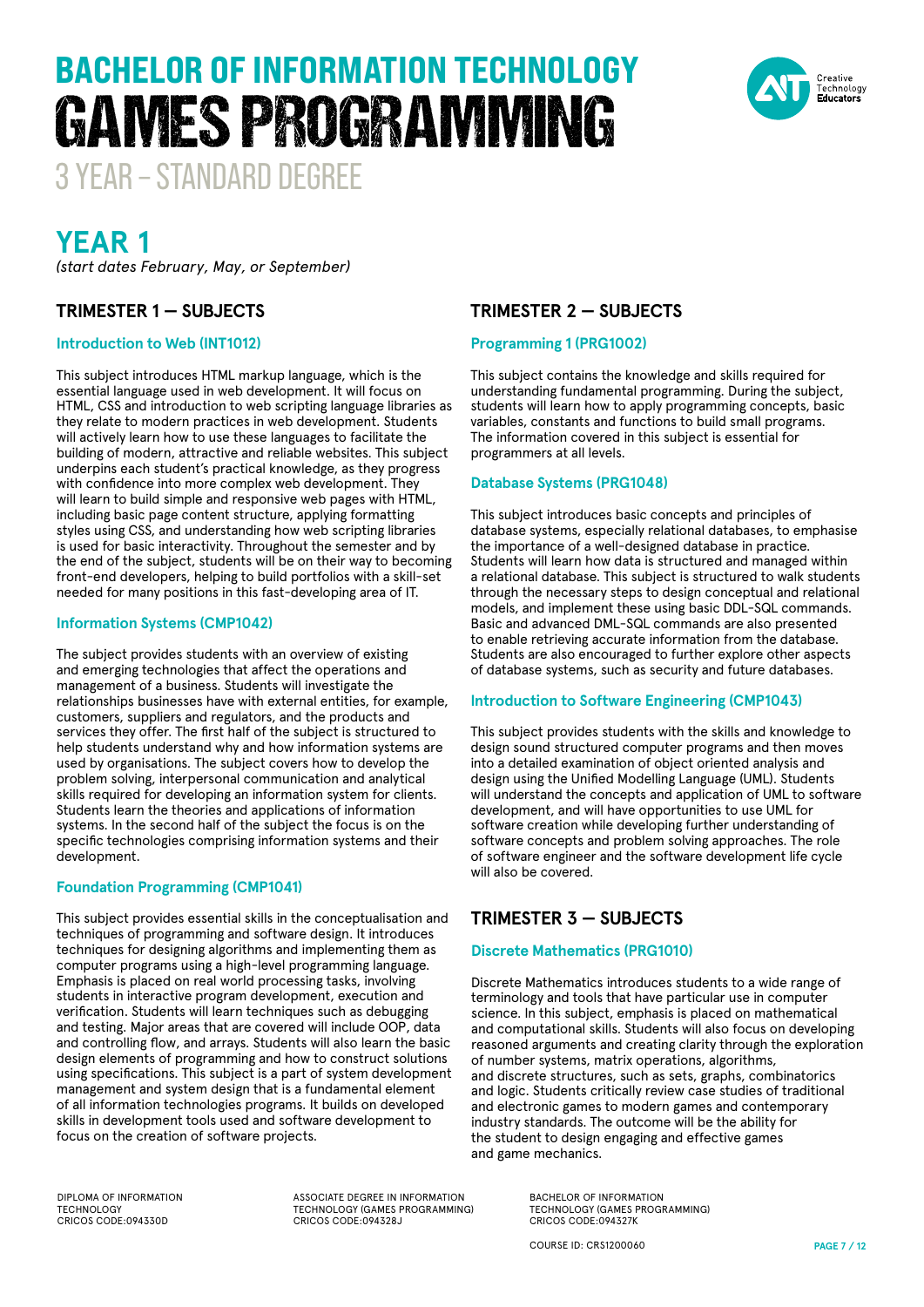# 3 YEAR – STANDARD DEGREE BACHELOR OF INFORMATION TECHNOLOGY GAMES PROGRAMMING



#### **Programming II (PRG1006)**

This subject builds on the knowledge and skills students obtain in an intermediate programming subject. Students learn how to create and use classes to build object-oriented programs. This subject covers the fundamental programming concepts that all object-oriented programmers require including objectorientation; classes, objects and interfaces; basic structures; special member functions; declarations and statements; standard libraries; and exception handling.

**YEAR 2** *(start dates February, May, or September)*

#### **TRIMESTER 1 — SUBJECTS**

#### **Basic Game Engine Programming (INT2001)**

In this subject, students will complete their coverage of the programming language C++ by examining templates, error handling, the standard template library and bitwise operations. Students will investigate and apply several useful STL data structures and algorithms and their underpinning concepts. The subject introduces Windows programming, animation and the rendering of 2D sprite images.

#### **JAVA (PRG1049)**

This subject continues the examination of object-oriented programming using Java. It also introduces graphical user interface development using Java. Students learn the fundamental principles of interface development and are then required to apply these in the development of a program with a graphical interface. Students also examine database connectivity and network application development using Java.

#### **Digital Project Management (INT1050)**

This subject covers the basic principles of project management. Students will learn the essential theory of managing projects and will work in small teams to produce proper and complete documentation for a small project of their choice. The emphasis is on the project management of typical tasks and on providing a thorough understanding of how formal project management can be vital for the successful completion of major tasks which may require many resources. The project management skills gained can be applied to a wide range of project types and contexts.

#### **TRIMESTER 2 — SUBJECTS**

#### **Systems Analysis and Design (CMP3045)**

This subject introduces basic principles of software requirements, analysis and design. The objectives are to establish a requirement analysis, and design templates for where more

detailed material regarding specific aspects of requirements and design techniques and issues fit. In doing so students will apply their skills and knowledge of understanding requirements, a range of modelling techniques, methodologies and approaches.

#### **Interface & Experience Design (DES1060)**

This subject teaches students how to design, implement and evaluate user interfaces to meet predefined quality characteristics of functionality. Students will also learn to create a user centric experience for web and application design. Concepts, theories and technologies underlying the methods and techniques are introduced and explained. Students will apply all that they have learned to develop and implement interactive user interfaces for systems, applications, products or services.

#### **Artificial Intelligence (PRG2006)**

This subject will introduce students to the concept of Artificial intelligence (AI), one of the critical components in a contemporary game development project. Students will develop a solid grasp on what the term "artificial" means. Artificial intelligence will be used to produce gaming problems and solutions and to construct player challenges. Through a personal research project, students will engage in scientific writing and experimental analysis investigating Artificial Intelligence both theoretically and technically.

#### **TRIMESTER 3 — SUBJECTS**

#### **Advanced Game Engine Programming (INT2007)**

This subject will introduce students to OpenGl and DirectX, a collection of application programming interfaces (APIs) for handling tasks related to multimedia, namely game programming and video. Students will learn elementary 3D techniques, including lighting, texturing, alpha blending and stenciling. Finally, students will learn how to use a graphic framework and the High-Level Shading Language, commonly used in 3D game programming

#### **Game Development (INT1029)**

This subject introduces students to using an industry standard 3D game engine. Students will use this software for developing future games and major projects. The subject involves learning object oriented programming to design and develop interactive games. On successful completion of this subject, students will be able to operate a game engine proficiently to develop simple 3D games, become familiar with programming fundamentals and most importantly develop their problem solving skills.

DIPLOMA OF INFORMATION TECHNOLOGY CRICOS CODE:094330D

ASSOCIATE DEGREE IN INFORMATION TECHNOLOGY (GAMES PROGRAMMING) CRICOS CODE:094328J

BACHELOR OF INFORMATION TECHNOLOGY (GAMES PROGRAMMING) CRICOS CODE:094327K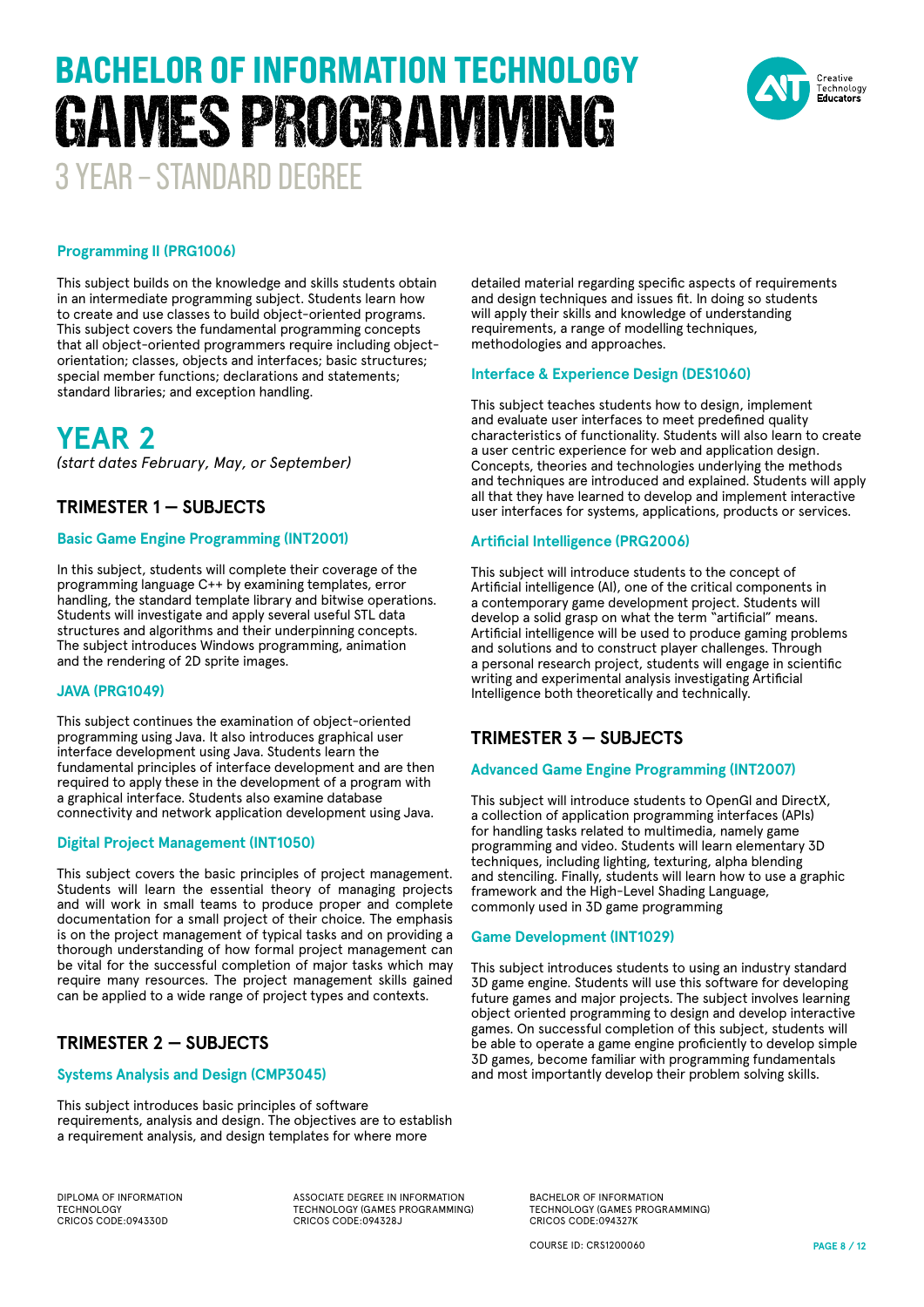# BACHELOR OF INFORMATION TECHNOLOGY GAMES PROGRAMMING



3 YEAR – STANDARD DEGREE

### **YEAR 3**

*(start dates February, May, or September)*

#### **TRIMESTER 1 — SUBJECTS**

#### **Elective 1**

Students may choose an elective from the approved elective subject list.

#### **Augmented Reality (PRG3220)**

In this subject, students will be introduced to the theory and practice of Augmented Reality (AR). Students will study the history of Augmented Reality technology and consider its practical applications in a contemporary context. The subject will cover processes for Augmented Reality development for games programming and students will engage in practical exercises for developing their own working Augmented Reality applications.

#### **Advanced Game Development (INT3030)**

In this subject, students learn advanced game development using a 3D game engine. The focus of this subject is on game development for a mobile platform, which involves optimisation of graphics and processor. Students will also learn game development practices for mobile games development, along with learning to create games at a higher audio/visual aesthetic for a commercial level product.

#### **TRIMESTER 2 — SUBJECTS**

#### **Advanced Studio 1 (INT3506)**

This subject is the first part of a two term project. This project aims to prepare students for career roles in a particular ICT discipline or focus area. Students will select a topic of interest and work closely with a supervisor throughout the project. Students can select to work individually (recommended) or within a team of two or three at most. Students, in consultation with the Dean of Studies, may form a cross-disciplinary team with students enrolled in Advanced Studio in the Bachelor of Interactive Media.

This project is strongly recommended to be taken only in final year, because students will be required to apply knowledge obtained from subjects delivered in the first two years in order to deliver satisfactory outcomes for this final Advanced Studio project. In Advanced Studio 1, students will consult with their supervisor to finalise their topics, develop a methodology, plan their milestones for both trimesters, and complete their research, literature review, analysis, and high level design phases of the project.

#### **Elective 2**

Students may choose an elective from the approved elective subject list.

#### **Advanced Game Project (INT1035)**

In this subject, students form and work amongst a team to develop a game from start to finish, with the aim of publishing. This subject emphasises working as a team in using Agile game development methodologies to meet constant deadlines. A substantial part of the subject will be to make effective game design decisions and iterations through regular player testing and feedback gathering. The aim is to develop a fun and entertaining and, most importantly, complete product by the end of the subject.

#### **TRIMESTER 3 — SUBJECTS**

#### **Advanced Studio 2 (INT3516)**

This subject is the second part of a two term project. Students must successfully complete Advanced Studio 1 in order to enrol in this subject. In Advanced Studio 1, students would have already selected their topics, completed the research and analysis parts of the project.

In Advanced Studio 2, students will continue their projects from Advanced Studio 1, and complete their projects with low level design, implementation, prototype and final presentation according to a timeline and plan as set in Advanced Studio 1. The whole project encourages students to properly complete a project of their own, following industry processes, standards and disciplines in order to prepare students for career roles in their focus area.

DIPLOMA OF INFORMATION TECHNOLOGY CRICOS CODE:094330D

ASSOCIATE DEGREE IN INFORMATION TECHNOLOGY (GAMES PROGRAMMING) CRICOS CODE:094328J

BACHELOR OF INFORMATION TECHNOLOGY (GAMES PROGRAMMING) CRICOS CODE:094327K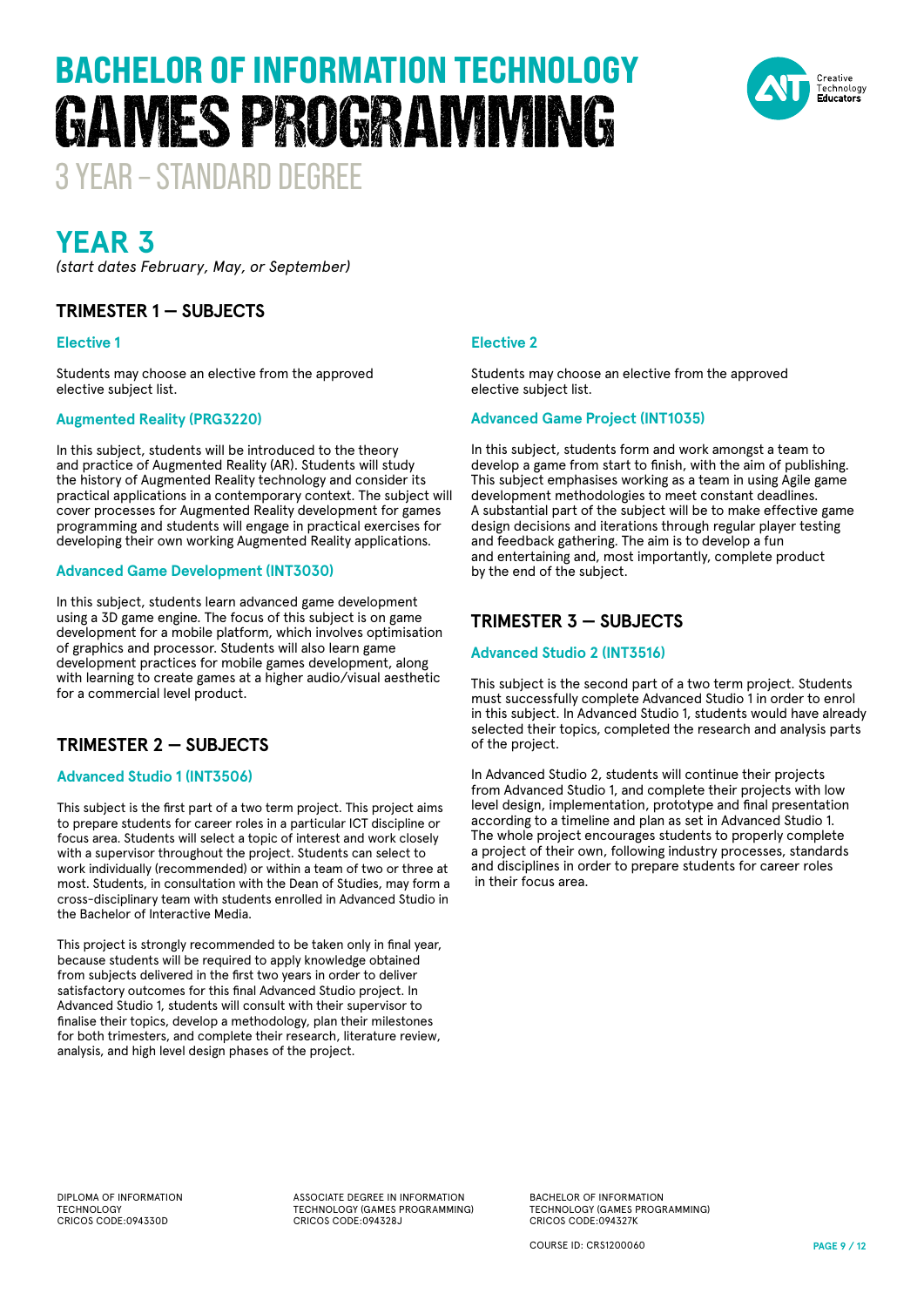# BACHELOR OF INFORMATION TECHNOLOGY GAMES PROGRAMMING



3 YEAR – STANDARD DEGREE

| <b>YEAR1</b>                         |                                                    |                                                |                                                    |  |  |  |  |
|--------------------------------------|----------------------------------------------------|------------------------------------------------|----------------------------------------------------|--|--|--|--|
| T <sub>1</sub>                       | Introduction to Web INT1012                        | Information Systems CMP1042                    | <b>Foundation Programming</b><br><b>CMP1041</b>    |  |  |  |  |
| T <sub>2</sub>                       | Programming I PRG1002                              | Database Systems PRG1048                       | Introduction to Software<br>& Engineering CMP1043  |  |  |  |  |
| T <sub>3</sub>                       | Discrete Mathematics PRG1010                       | Programming II PRG1006                         |                                                    |  |  |  |  |
| <b>EXIT: DIPLOMA OF IT</b>           |                                                    |                                                |                                                    |  |  |  |  |
| <b>YEAR 2</b>                        |                                                    |                                                |                                                    |  |  |  |  |
| <b>T1</b>                            | <b>Basic Game Engine</b><br>Programming INT2001    | JAVA PRG1049                                   | Digital Project<br>Management INT1050              |  |  |  |  |
| T <sub>2</sub>                       | <b>Systems Analysis</b><br>and Design CMP3045      | Interface & Experience<br>Design DES1060       | Artificial Intelligence PRG2006                    |  |  |  |  |
| T <sub>3</sub>                       | <b>Advanced Game Engine</b><br>Programming INT2007 | Game Development INT1029                       |                                                    |  |  |  |  |
| <b>EXIT: ASSOCIATE DEGREE OF IT*</b> |                                                    |                                                |                                                    |  |  |  |  |
|                                      |                                                    | <b>YEAR 3</b>                                  |                                                    |  |  |  |  |
| Τ1                                   | Elective 1                                         | <b>Augmented Reality</b><br>PRG3220            | <b>Advanced Game Development</b><br><b>INT3030</b> |  |  |  |  |
| T <sub>2</sub>                       | Advanced Studio 1<br><b>INT3506</b>                | <b>Advanced Game Project</b><br><b>INT1035</b> | <b>Advanced Game Project</b><br><b>INT1035</b>     |  |  |  |  |
| T <sub>3</sub>                       | <b>Advanced Studio 2</b><br><b>INT3516</b>         | Elective 2                                     |                                                    |  |  |  |  |
| <b>EXIT: BACHELOR OF IT*</b>         |                                                    |                                                |                                                    |  |  |  |  |

\* Students studying this qualification do so with a specialist focus on GAMES PROGRAMMING

DIPLOMA OF INFORMATION TECHNOLOGY CRICOS CODE:094330D

ASSOCIATE DEGREE IN INFORMATION TECHNOLOGY (GAMES PROGRAMMING) CRICOS CODE:094328J

BACHELOR OF INFORMATION TECHNOLOGY (GAMES PROGRAMMING) CRICOS CODE:094327K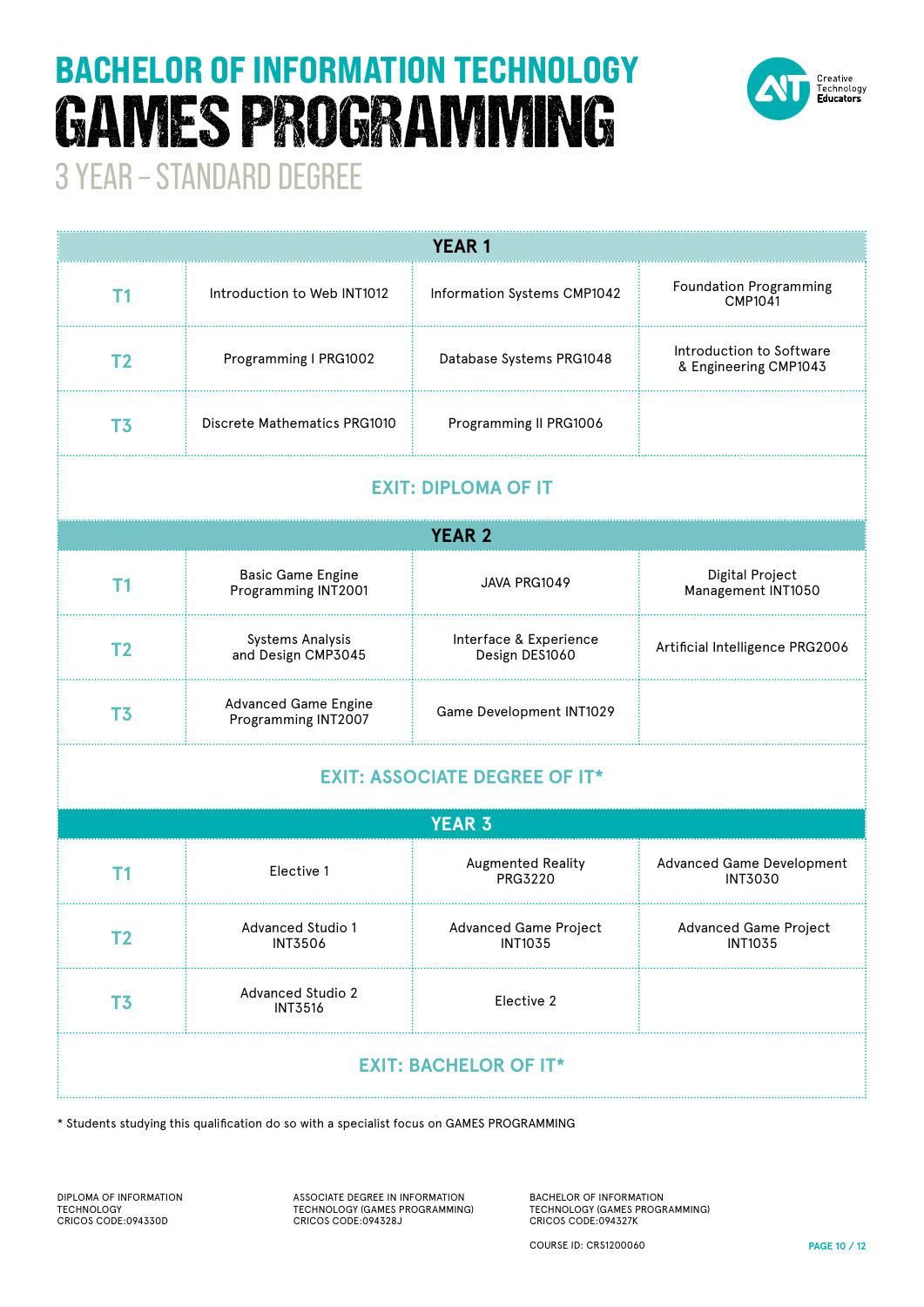# ELECTIVES BACHELOR OF INFORMATION TECHNOLOGY GAMES PROGRAMMING



*Electives are subject to availability and certain electives have prerequisites.* 

#### **PROGRAMMING RELATED**

#### **Enterprise Systems CMP1046**

This subject introduces current enterprise computing concepts, challenges and opportunities. Students will learn the main components of the enterprise computing environment and its component-based and service-based oriented architectures, and will develop an understanding of the differences between various cloud platforms. Students will study the complexity of enterprise computing environments and their new evolving technologies, and will learn development techniques for implementing enterprise applications. The subject focuses on basic standards, architectures and technologies used in enterprise computing, the key components of enterprise applications and their implementation in .NET technology.

#### **Mobile App Android PRG1050**

This subject extends knowledge on mobile device application development. It covers advanced technologies for mobile device applications. This subject addresses Android for mobile devices and how to implement an effective user interface for a mobile application by applying software engineering techniques and an advanced software development methodology in practice. Topics include the mobile application framework, pattern and human interface design, as well as app design and store.

#### **Mobile App iOS PRG3051**

In this subject, students examine screen production, through a series of techniques and tools, students work on producing a high quality film. Students approach the subject through the lens of screen editing and using common academic framework, theories and research to develop versatility and skill in their production repertoire. The subject is highly intensive and encourages team-work, time management and project management skills.

#### **Data-Driven Apps Development INT3053**

In this subject, students will expand on the backend development that has been gained in previous subjects, and extend and apply these skills. Students will develop the ability to create and maintain systems that collect and utilise information. A key learning outcome will be the ability for students to create a simple API and a data-driven mobile application.

#### **Advanced Web INT1059**

In this subject, students advance their skills in web design. Drawing on theories and research on advanced web development, students engage with complex information and complete practical tasks, including developing dynamic web pages. Using Javascript and PHP together, students create functions for e-commerce and content management. Methods for ensuring web security comprise an important topic in this subject, and successful students will obtain a strong theoretical and practical foundation before moving onto more advanced web projects.

#### **Cross-Platform Apps Development INT3052**

The field of mobile development is divided into a range of different programming languages, frameworks and environments. In this subject, students learn to identify the options that are available for developers and will develop a cross platform application of their own. Students will draw on skills and knowledge from previous subjects and apply them to the development of an application that can be deployed on a range of devices and platforms.

#### **Comp Science Related Foundation Networks CMP3044**

This introductory networking subject is designed to orient students in the basics of how data is exchanged and how small networks are designed and implemented. It will give students an understanding of the basic concepts and operations of networks, such as the internet and data networks (LANs and WANs). Topics will include TCP/ IP and OSI network layers, transmission, error detection and correction, and an overview of network security and management.

DIPLOMA OF INFORMATION TECHNOLOGY CRICOS CODE:094330D

ASSOCIATE DEGREE IN INFORMATION TECHNOLOGY (GAMES PROGRAMMING) CRICOS CODE:094328J

BACHELOR OF INFORMATION TECHNOLOGY (GAMES PROGRAMMING) CRICOS CODE:094327K